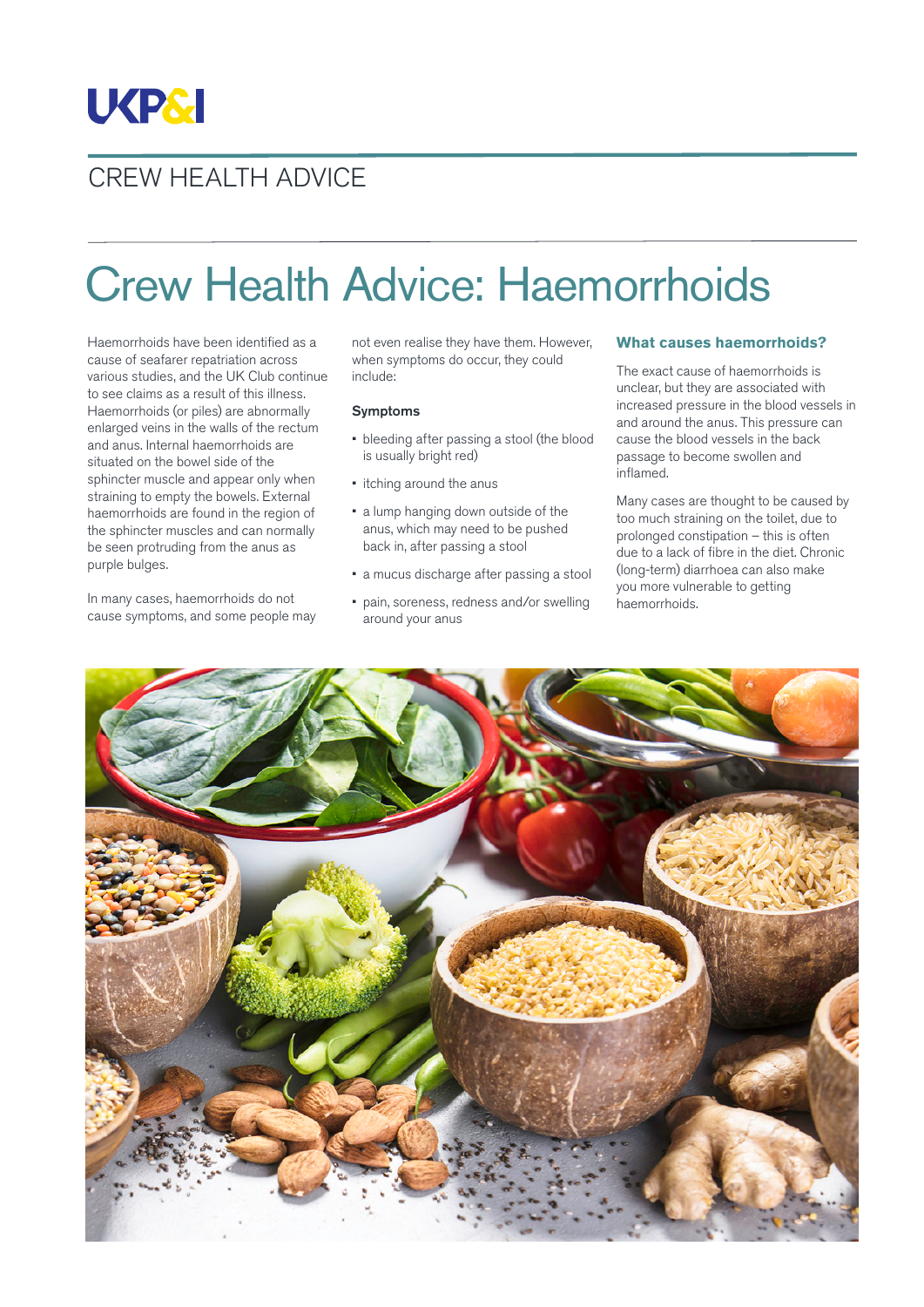### CREW HEALTH ADVICE



Other factors that might increase the risk of developing haemorrhoids include:

- being overweight or obese
- age as people get older, the body's supporting tissues get weaker, increasing your risk of haemorrhoids
- being pregnant which can place increased pressure on your pelvic blood vessels, causing them to enlarge (read more about common pregnancy problems)
- having a family history of haemorrhoids
- regularly lifting heavy objects
- a persistent cough or repeated vomiting
- sitting down for long periods of time

#### **Prevention**

Haemorrhoid symptoms often settle down after a few days, without needing treatment. However, making lifestyle changes to reduce the strain on the blood vessels in and around the anus is often recommended. Lifestyle changes can include:

• gradually increasing the amount of fibre in the diet – good sources of fibre

include fruit, vegetables, wholegrain rice, whole wheat pasta and bread, pulses and beans, seeds, nuts and oats

- drinking plenty of fluid particularly water, but avoiding or cutting down on caffeine and alcohol
- not delaving going to the toilet ignoring the urge to empty the bowels can make stools harder and drier, which can lead to straining when the bowel is finally emptied
- keeping the anus clean and dry
- avoiding medication that causes constipation – such as painkillers that contain codeine
- reducing weight (if overweight)
- exercising regularly can help prevent constipation, reduce blood pressure and help lose weight

These measures can also reduce the risk of haemorrhoids returning, or even developing in the first place.

#### **Treatment**

Medication that can be applied directly (known as topical treatments) or tablets bought from a pharmacy or prescribed by a doctor may ease the symptoms and make it easier to pass stools. Cold packs on the affected area can also be used to ease discomfort.

There are various treatment options for more severe haemorrhoids. Common hospital treatments include the following. You will be awake for the procedure but the area will be numbed. You should be able to leave hospital the same day.

- rubber band ligation: a band is placed around the piles to make them drop off
- sclerotherapy: a liquid is injected into the piles to make them shrink
- electrotherapy: a gentle electric current is applied to the piles to make them shrink
- infrared coagulation: an infrared light is used to cut the blood supply to the piles to make them shrink

If these treatments do not work, you may require surgery under general anaesthetic (where you're unconscious) to remove or shrink large or external haemorrhoids.